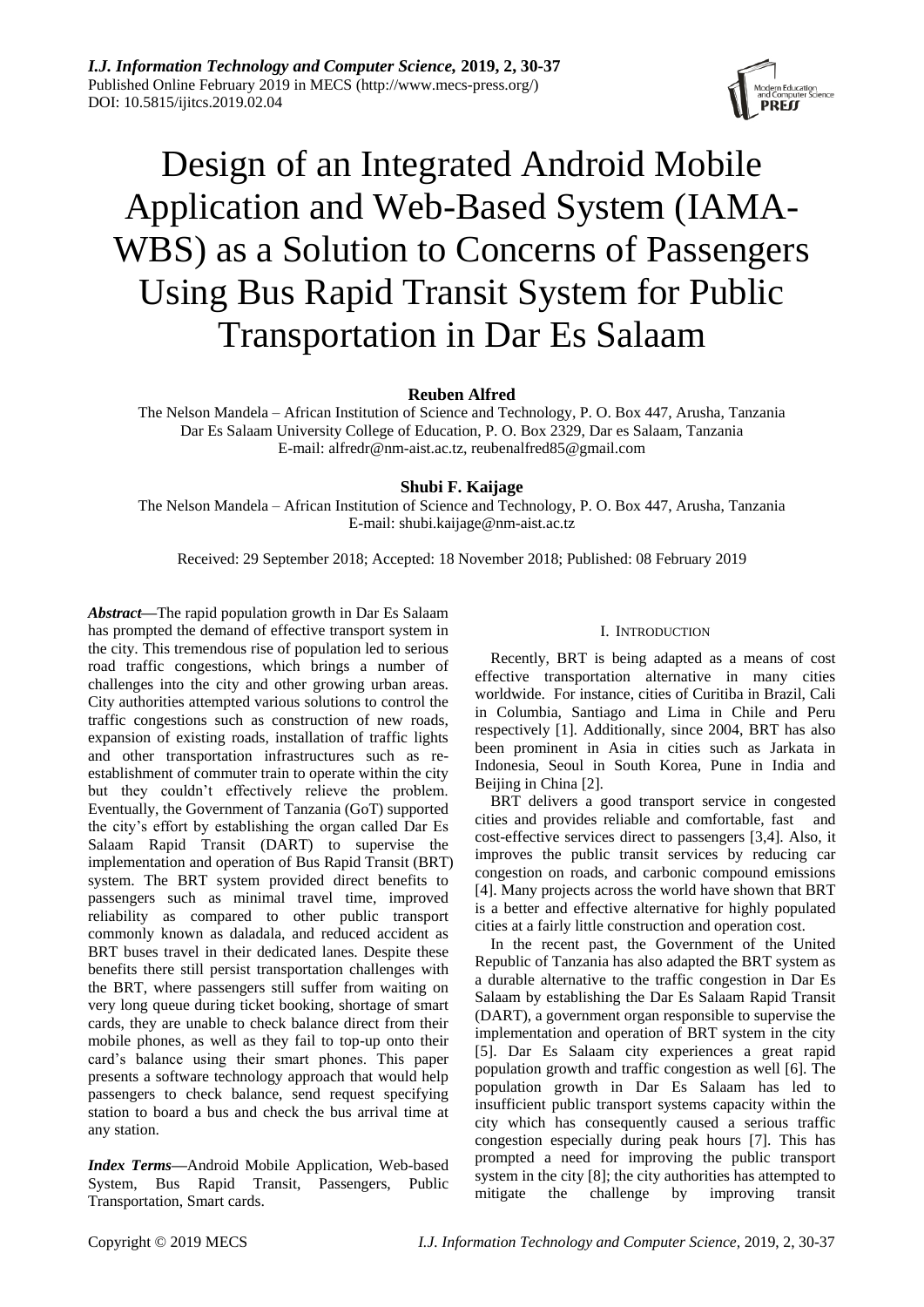infrastructures: road expansion, building new feeder roads, and fixation of traffic lights [9,10]. However, these efforts didn't annul the challenge; this perpetuated the adaption of BRT [3,11].

Furthermore, the operation of BRT activities such as bus fare collection and infrastructural maintenance, were commissioned to UDART, a private company under Simon Group companies that own the city's public transport company, Usafiri Dar Es Salaam (UDA) by 51% of shares. Additionally UDA is the big shareholder of UDART─ it's currently operating BRT system [11].

Since late 2016, the BRT system has been doing well such that it has been awarded the 2018 sustainable transit award and this has made Dar Es Salaam the first African city to win the award [11]. Despite the success of BRT, it's facing several operational challenges such as overcrowding at the bus stations and long queue during ticket booking [12]. Nevertheless it doesn't allow passengers to check and top-up their smart card balance using smart phones especially using mobile money services such as Tigopesa, M-Pesa, and AirTel Money. Eventually it's difficult for a passenger to predict bus arrival time at any station.

This paper reports about a design and development of a software based prototype that can be used to mitigate challenges that passengers experience in commuting with BRT. The prototype is composed of two integrated systems which are Web based system developed using Hypertext Markup Language (HTML), Cascading Style Sheet (CSS), Bootstrap and Hypertext Preprocessor (PHP) Laravel framework and Android Mobile Application on the other hand was developed using eXtensive Markup Language (XML) and Java. The proposed prototype is composed of features that will help passengers to check balance online, check bus arrival time at any station and send request specifying station to board a bus. Furthermore, the system will help UDART administration to keep their records including passengers' information.

#### II. RELATED WORKS

In recent years, the use of smart cards has been growing in many places. It's replacing a traditional habit of carrying cash in hands or wallet. The smart cards have been adopted into many business activities such as in supermarkets, Petrol filling points, transportation systems, universities and so forth. They are being used in processing payments and they have been proved to effectively prevent money fraud.

The BRT system in Dar Es Salaam as well has introduced smart cards as an alternative to paper tickets due to its advantage over paper tickets as they are capable of storing balance information. However, the challenge has been how passengers can check the balance from their smart cards. To date, where the ICT is growing at a very high pace with its effects changing the life style of people, there is a need of integrating the smart cards' digital information into mobile applications. Therefore, several mobile applications have been developed to

enable travelers to have real time transit information promptly. The proposed prototype in this paper resembles some transport mobile systems as follows.

#### *A. Ride Systems GPS<sup>3</sup>*

Ride Systems is a Company established in Morgan, a city in the U.S. state of Utah, which focuses in delivering a GPS tracking solution. One of the mobile applications developed by the company is Ride Systems  $GPS<sup>3</sup>$  which provides time to passengers about the next bus to arrive at any station. Another significant feature this mobile application offers is to explore bus stations [13]. This application can run in Android and iPhone operating systems. However, this mobile application lacks one important feature to be employed by BRT system in Dar Es Salaam which is the ability of passengers to check smart card balance.

#### *B. OneBusAway (OBA)*

It's a system developed in US for provision of transit real-time next bus countdown information for travelers of King County Metro through telephone, website, smart phone applications, and text-messaging [14]. The fundamental goal of OBA is to increase passengers' satisfaction in public transportation and transit ridership thereby providing the arrival time of the next bus at any stop. Similar to Ride Systems GPS<sup>3</sup>, It also lacks the utility to check balance from the passengers' smart cards.

#### *C. Robin Hood Network*

It's based in Nottingham, UK which integrates most public transport services and made easily available to customers into their mobile phones. The Robin Hood Network application enables passengers to check their smart cards balance, plan their journey or sending request to specify boarding stations, exploring bus stop, online top-up of card balance and many more [15]. All these utilities are needed in our proposed prototype; however, they were developed purposefully to operate with public transport services within Nottingham, UK and therefore customization to fit the BRT system in our environment is a challenge.

Therefore, the proposed prototype has been developed based on features available in Ride Systems GPS<sup>3</sup>, OBA and Robin Hood Network to best fit our BRT system environments with three core functions; these are check balance, bus arrival time and request to board a bus at any specified station.

#### III. METHODOLOGIES

The study has been conducted in Dar Es Salaam city, Tanzania, because is the city where the BRT system has been implemented and is already in operation. Moreover, Dar Es Salaam is the city that faces serious traffic congestion compared to any other region in the country.

The sample for data collection involves two groups which are, passengers found direct at the bus stations and others from two companies' offices which are Multichoice-Tanzania (DSTV) and Dar Es Salaam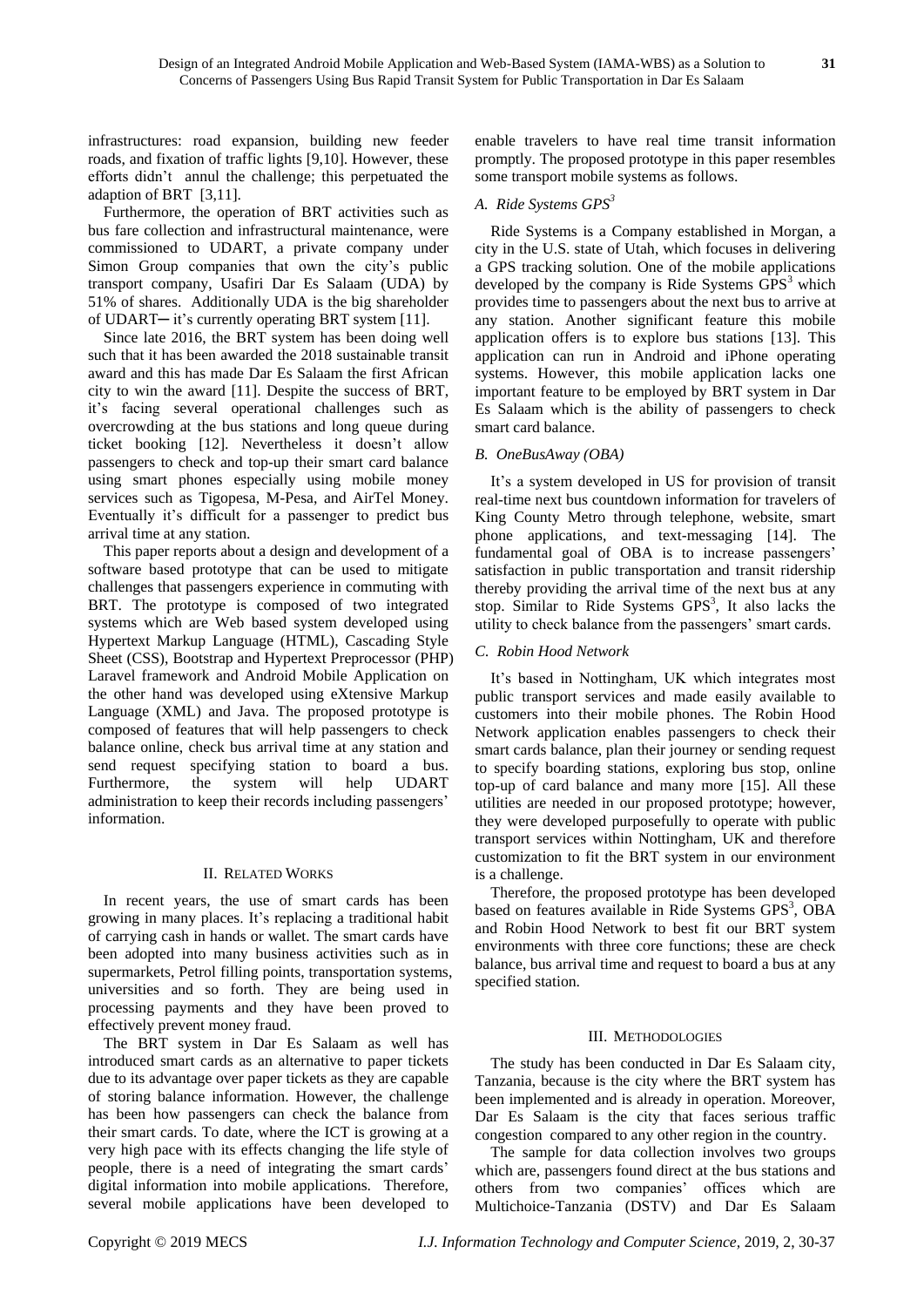University College of Education (DUCE) Employees who had experience in commuting with BRT buses. A Simple random sampling technique was used. In this case each respondent was selected wholly by chance and everyone was given an equal chance of being involved. Both, qualitative and quantitative data was collected using Questionnaire, Interviews, observations, website visit and review of several research papers. The development approach used to develop the proposed prototype is a Rapid Application Development (RAD) method. This has been opted due to the fact that RAD takes short time and fully involves client on most steps of product development and therefore helps in improving client satisfaction as several communication takes place and client is able to see the product progress. Table 1. below shows the comparison of RAD against other methodologies of software development.

Table 1. Comparison of Methodologies and its Criteria

| Methodology                   | <b>Budget</b> | Time       | Functionality  |
|-------------------------------|---------------|------------|----------------|
| Waterfall                     | High          | Long term  | Static         |
| Incremental                   | High          | Short term | Static         |
|                               | Low           | Long term  | Static         |
| Evolutionary                  | Low           | Long term  | Dynamic        |
| Spiral                        | High          | Long term  | Dynamic        |
| <b>RAD</b>                    | High          | Short term | Dynamic        |
| Extreme /Agile<br>Development | Low           | Short term | Dynamic/Static |

Source: Dillma, 2003(as cited in [16])

# IV. PROPOSED SYSTEM (IAMA-WBS)

The study indicated that, the passengers are willing to use alternative methods by which they will be able to check their balance and bus arrival time. We therefore proposed a solution that involves an Integration of an Android Mobile Application and Web Based System. There are two groups of users in the proposed system; one group includes Passengers who interact with the system using Android Mobile Application and on the other hand involves UDART administration (System Administrator and Data Entry Personnel) who uses a Web-Based system to interact with the central database. The choice to use Android technology is based on the fact that, in the year 2011, Android systems were 52.5% of global Smartphones sales to end users, while Symbian were 16.9% and iOS were 15.0%. Therefore developing an Android based application ensures maximum user reach and also it integrates the easiness and usability for which the Android platforms have to provide [8].

Furthermore, the penetration of internet in Tanzania has been rapidly growing in the past six years increasing from 17% in 2012 to 45% in 2017, and the number of internet clients has been also growing from 7.52 in 2012 to 23 million people in 2017 most living in urban areas [5].

# *A. Requirement analysis*

We considered both, functional and non-functional requirements specifications in developing IAMA-WBS system. Functional requirement defines specific function that a system has to perform such as login, register, logout etc. whilst Non-functional requirement describes any quality which a system will have [17]. Tables 1 and 2 bellow presents functional and non-functional requirements of the IAMA-WBS system respectively

Table 2. Functional Requirements

| Requirement                                                                                   | Description                                                                                                                                                   |  |
|-----------------------------------------------------------------------------------------------|---------------------------------------------------------------------------------------------------------------------------------------------------------------|--|
| Add Staff, Add<br>Departments, Add<br>Vehicles, Add Routes,<br>Add Stations, and<br>Add Users | The System Administrator will register<br>staff, departments, vehicles, routes,<br>stations and users into the system.                                        |  |
| <b>Register Passenger</b>                                                                     | The data entry personnel will register<br>passengers into the system together with<br>their card numbers.                                                     |  |
| Assign user to a User<br>Group                                                                | The registered user has to be assigned to<br>any goup of users so that he/she can<br>login as Data entry or Administrator                                     |  |
| Enter into Android<br>Mobile<br>Application(Login)                                            | The passenger is granted a functionality<br>to enter into mobile application using<br>his/her card number                                                     |  |
| Check balance                                                                                 | functionality that enable<br>The<br>a<br>passenger to check his/her balance using<br>mobile device                                                            |  |
| Choose boarding<br>station                                                                    | functionality that enable<br>The<br>a<br>passenger to send request to the central<br>system specifying a station at which<br>he/she expect to board a BRT bus |  |
| View bus arrival time                                                                         | functionality that enable<br>The<br>a<br>passenger to view the bus arrival time at<br>any station                                                             |  |

Table 3. Non-Functional Requirements

| Requirement            | Description                                                                                                                                                                                                     |  |  |
|------------------------|-----------------------------------------------------------------------------------------------------------------------------------------------------------------------------------------------------------------|--|--|
| Performance            | $\triangleright$ Updating and saving records shall be fast<br>Login and logout operation shall respond<br>quickly                                                                                               |  |  |
| Safety and<br>security | $\triangleright$ The user's login details are secured<br>enough so that no one will be able to by-<br>pass the system<br>The system is secure enough to protect<br>➤<br>against Denial-Of-Service Attacks (DOS) |  |  |
| Usability              | The system shall be easy to learn so that<br>users know how to use the system on the<br>first use                                                                                                               |  |  |

# *B. System Design*

Functional and Non-functional requirements obtained from requirement analysis above led to a design of system that is integrating two systems which are Android Mobile Application and Web-Based system. The Fig.1 below is a Use Case Diagram showing all Actors and their relationship to Use Cases. A Use Case Diagram depicts the interaction of users and the system. It describes what actions or processes a user can perform in the system. In Use Case Diagrams, Actions are called Use Cases and Users or External Entities are called Actors [18]. Actors of our proposed system are Data entry personnel, Passenger, and System Administrator. Use Cases are Check Balance, Check Bus Arrival Time, Select Route, Choose Station, Top-Up Balance, Register Passenger, Add User,

Add Station, Add User Group, Register Route, Register Department, and Register Staff.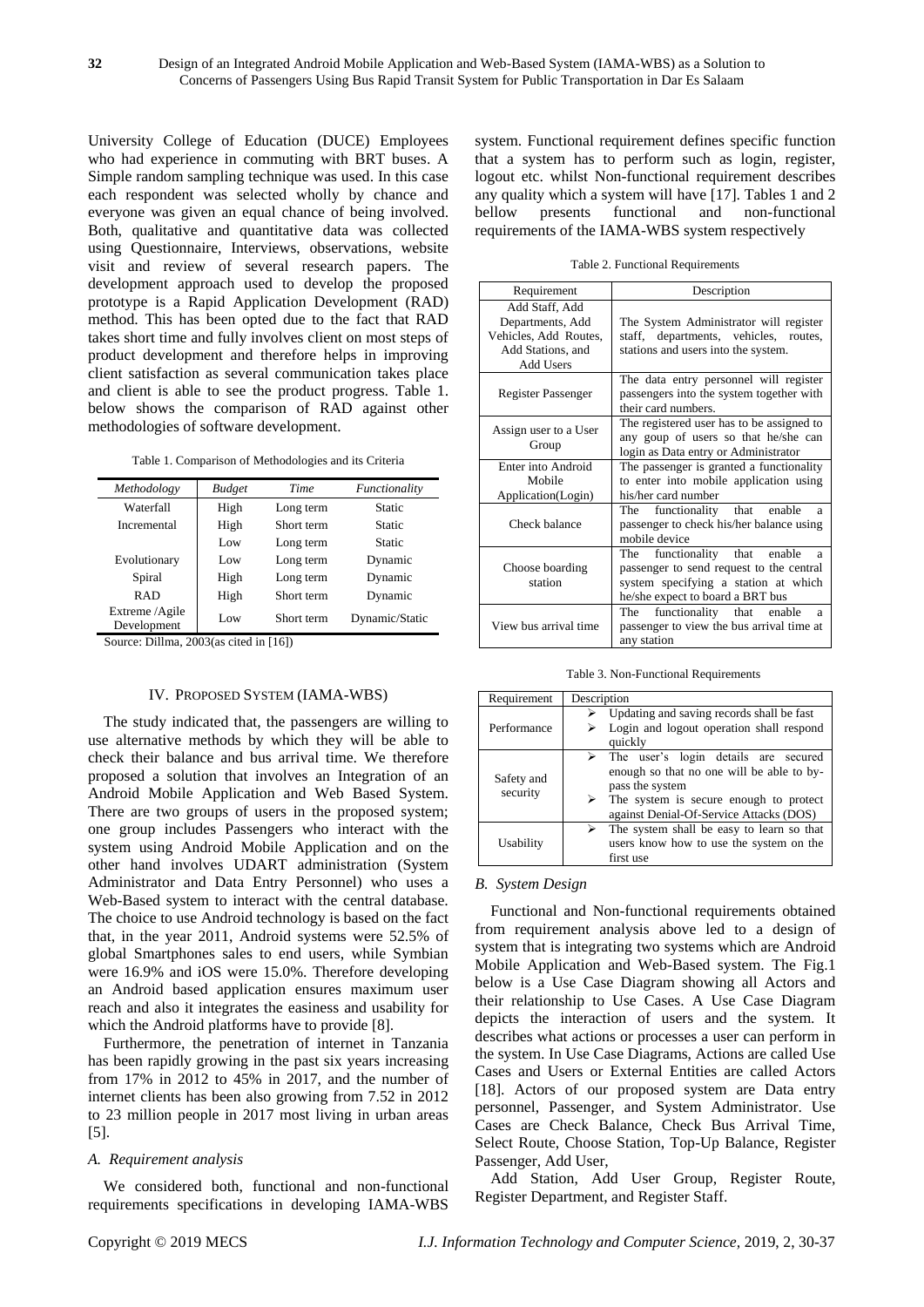

Fig.1. Use Case Diagram for the Proposed System

#### *C. Database Design*

The database design involves the identification of entities, relationship of entities and attributes of each entity. Entity-Relationship (ER) diagram was used to model the relationship of system's entities. ER Diagram is a method used to document the entities and relationships during database design [19]. The identified entities are Person, Passenger, Staff, Department, User, Role, Menu, Vehicle, Account, Transaction, Point, Station, and Route. The relationships are; ISA or IS-A, Contain, Board\_At, Works\_In, Log\_As, Via, Owns, Drivers, Has, Makes, and Access.

The following are relational schemas of the ER Diagram (Fig.2);

- 1) Person(pid, pname, sex, DOB)
- 2) Passenger(pid, contact)
- 3) Staff(sid)
- 4) Department(dname)
- 5) User(username, password)
- 6) Role(rid, rtitle)
- 7) Menu(mname)
- 8) Vehicle(plateNo, type, capacity)
- 9) Account(cardNo, balance)
- 10) Transaction(tid, amount)
- 11) Point(longitude, latitude)
- 12) Station(sname) 13) Route(rname)
- *D. System development*

The selection of technologies to use in developing the proposed system depends on time, cost and complexity of the system. For this reason, most of the technologies used in developing the system were open sources tools. Open source tool is a tool or software having its source code public accessible and therefore anyone can edit, modify and inspect [20].

#### *1) Database*

The system developed using My Structured Query Language (MySQL) for the back-end data storage i.e. database. MySQL is compatible with many different operating systems (OS) platforms, such as SCO OpenServer, SCO UnixWare, Symbian, eComStation, OpenBSD, AIX, IRIX, Microsoft Windows, OpenSolaris, Linux, HP-UX, FreeBSD, i5/OS, BSDi, Solaris, Sanos NetBSD, OS/2 Warp, Mac OS X, Tru64, SunOS, QNX, and Novell NetWare [20]. For this reason, MySQL became our choice in developing the systems' database with assurance that the system will run into many different OS platforms.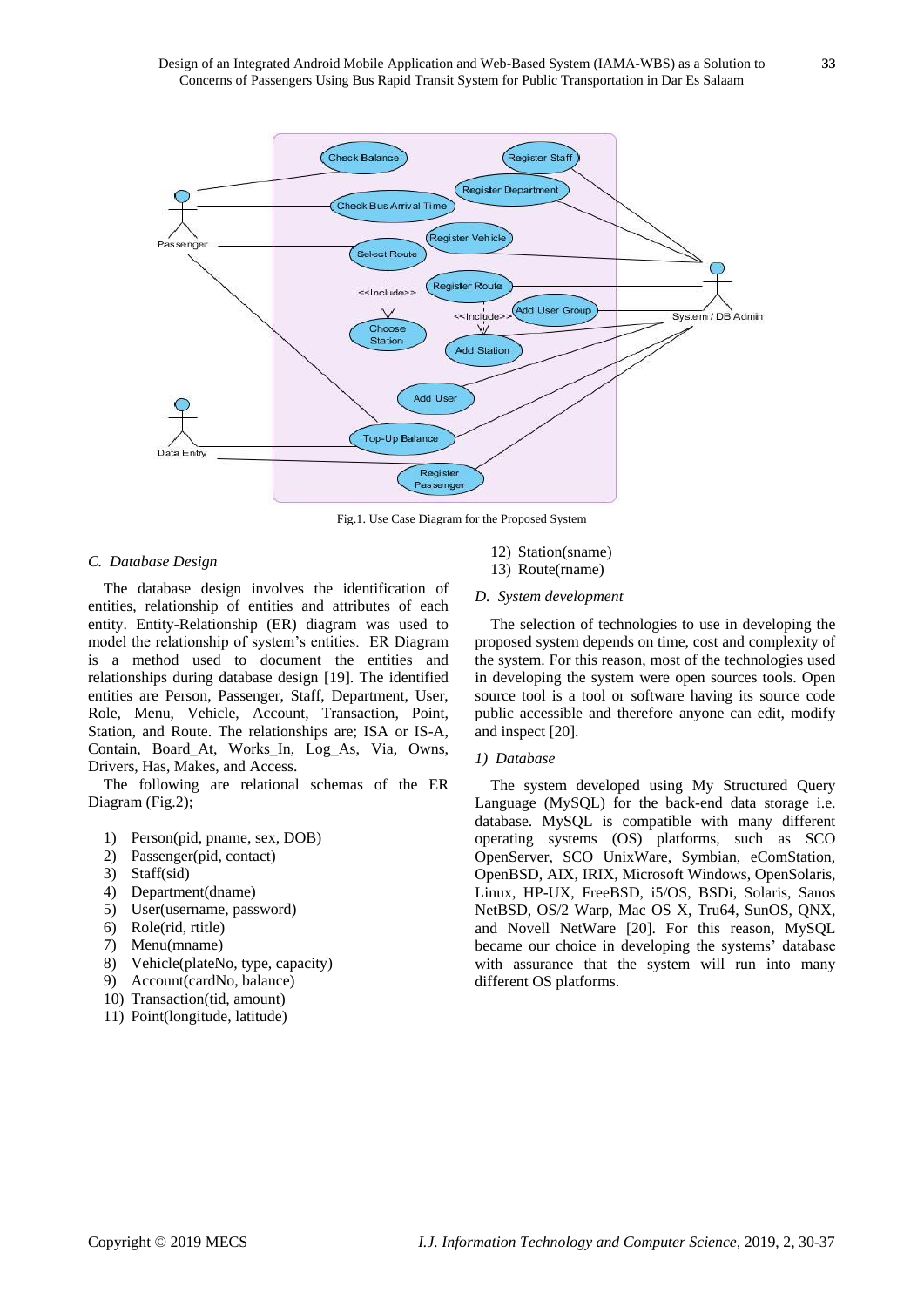

Fig.2. Entity-Relationship(ER) Diagram.

#### *2) Interface*

The Interface or front-end of the system was designed by using the following technologies; JavaScript, Bootstrap, HTML, XML, and CSS. They are commonly known as client-side scripting languages. Table 4 below show client side languages used in development and their brief descriptions.

Table 4. Client-Side Scripting Technologies with their Description

| Language   | Description                                                                                                    |
|------------|----------------------------------------------------------------------------------------------------------------|
| Javascript | The dynamic language that executes within a<br>browser                                                         |
| Bootstrap  | A toolkit for developing with Javascript, CSS,<br>and HTML framework for responsive, mobile-<br>first websites |
| HTML       | Hypertext Markup Language for developing<br>websites' pages. Used for formatting and<br>displaying data        |
| XML        | eXtensible Markup Language for storing and<br>transporting data                                                |
| CSS        | Cascading Style Sheet used to describe how<br>HTML element can be displayed.                                   |

*3) Server-Side Technology*

It is a web technology whereby users fulfil their requests by executing a source code direct from the web server in order to provide dynamic website pages. They are used to develop interactive web-sites which provide dynamic web contents from databases or other data stores to users and vice-versa. Nowadays a lot of scripting languages exists for server-side and each has its strengths and weaknesses. To mention few; Nodes.js, PHP, Ruby on Rails, Django, ASP.NET, and Java. This results into difficultness for programmers to choose a right serverside language for developing a dynamic website projects [21]. PHP with Laravel framework and Java were used in development of the proposed system. PHP was used in development of dynamic web system contents while Java was used to develop dynamic Android Mobile Application contents.

PHP is one of the mostly used server-side scripting language used to implement web based systems. A number of web based systems are using PHP and therefore easily to get support of its developers worldwide.

Table 5. Comparison of Server–Side Scripting Languages(source: [21])

| Language      | <b>Creation Date</b> | Popularity $(\% )$ of<br>entire internet use |
|---------------|----------------------|----------------------------------------------|
| Nodes.js      | May 27, 2009         | 0.24                                         |
| Ruby on Rails | December 18, 2005    | 0.3                                          |
| Django        | July 21, 2005        | 0.1                                          |
| PHP           | June, 1995           | 117                                          |

Due to the PHP popularity among other languages, the PHP based framework, Laravel was used to implement IAMA-WBS; it supported the development of the system interfaces such as the illustration in Fig. 3. It is a passenger registration interface which allows data entry personnel to interact with IAMA-WBS and be able to register passengers' details: smart card number, balance, passenger name, gender, photo and mobile number.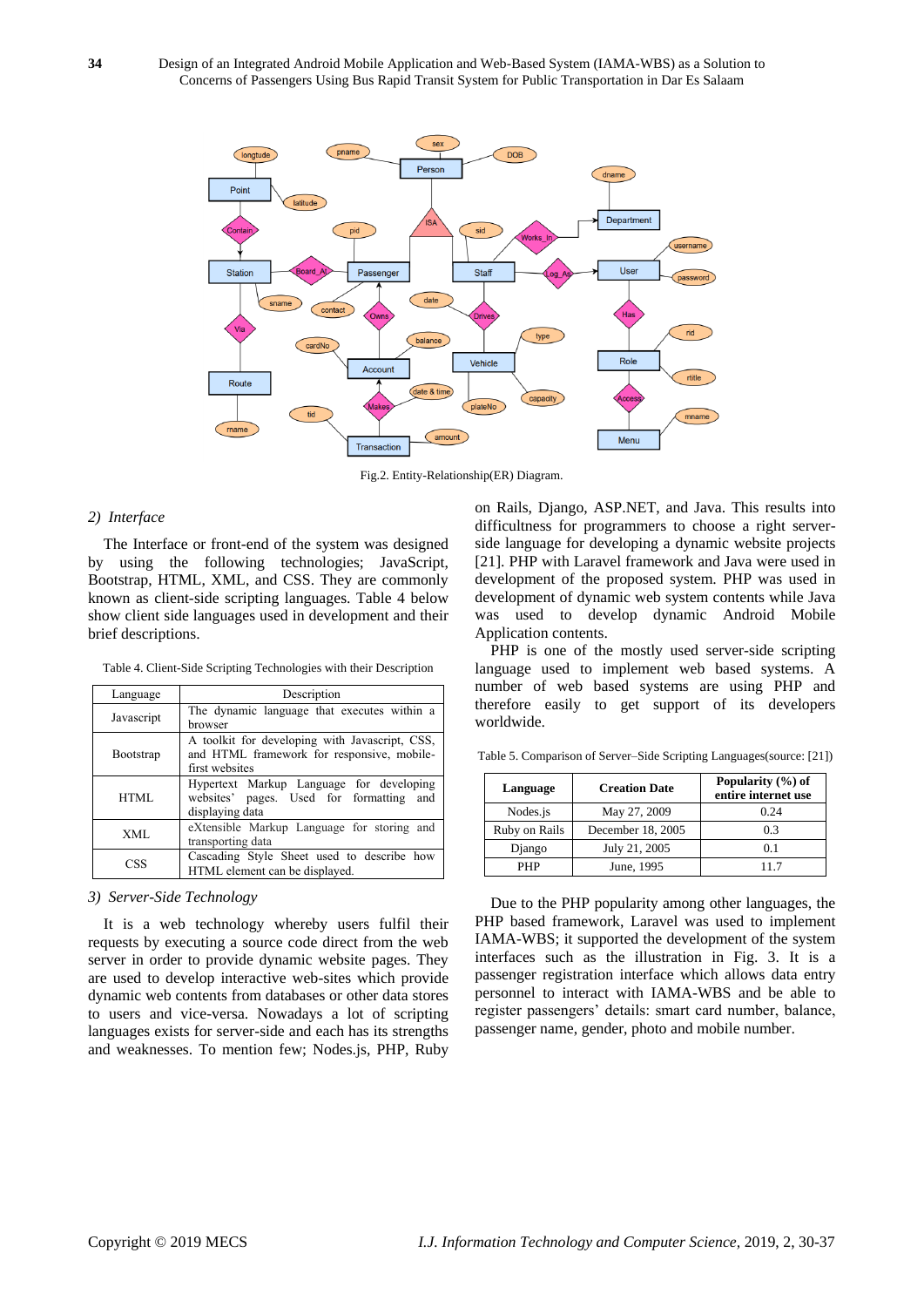| <b>Dakamwendokasi</b>                             | $\equiv$                               |                                          |                                                   | æ<br><b>Stephen Mwimanzi</b>                                     |
|---------------------------------------------------|----------------------------------------|------------------------------------------|---------------------------------------------------|------------------------------------------------------------------|
| <b>Stephen Mwimanzi</b><br><b>RODA</b><br>Conline | <b>First Name</b><br><b>First Name</b> | <b>Middle Name</b><br><b>Middle Name</b> | <b>Active Accounts List</b>                       |                                                                  |
| MENU LIST                                         | <b>Last Name</b>                       |                                          | v entries<br>Show 10<br>Search:                   |                                                                  |
|                                                   | <b>Last Name</b>                       |                                          | Card Number Li<br>Balance   Passenger             | IT Mobile Number IT                                              |
| <b>B</b> Dashboard                                | Gender<br>Female <b>v</b>              | <b>UPLOAD PHOTO</b>                      | 20,000.00 Shuby Kaijage<br>12563454458786         | 0757707074<br>Transactions <sup>2</sup>                          |
| $\rightarrow$ Staff                               | <b>Mobile Number</b>                   |                                          | 25,000.00 Samson E. Kinyogoli<br>12781008179500   | 0682453987<br>Transactions C                                     |
| Department                                        | e.g 07xx xxx xxx                       |                                          | 32548967903467                                    | 0.00 Reuben A. Mwakibinga<br>Transactions <b>C</b><br>0714642925 |
|                                                   | <b>Card Number</b>                     |                                          | 10,000.00 Ambokile O. Mwarobona<br>82635473917674 | 0673562413<br>Transactions <b>C</b>                              |
| Manage Vehicles<br>Bus Driver                     | <b>Balance</b><br>$\mathbf 0$          |                                          | Showing 1 to 4 of 4 entries                       | Previous<br>Next<br>$\mathbf{1}$                                 |
| ▶ Passenger Registration                          | Save                                   |                                          |                                                   |                                                                  |
| <b>Exations</b>                                   |                                        |                                          |                                                   |                                                                  |
| ▶ Route Planning                                  |                                        |                                          |                                                   |                                                                  |
| <b>&amp; System Security</b><br>$\checkmark$      |                                        |                                          |                                                   |                                                                  |
| <b>User Groups</b>                                |                                        |                                          |                                                   |                                                                  |
| System User                                       |                                        |                                          |                                                   |                                                                  |

Fig.3. Web Page prototype Interface Showing Registered Passengers' Account Details

Moreover, the other side of the system i.e. Android Mobile application was developed by using Java as the Server-Side language and XML as a Markup language. Java came to be among the most popular high level programming language soon following its release, particularly in web-based and distributed systems [22]. The fast rising in Java interest for computing is mainly due to its important characteristics of portability and object orientation. Its portability is due to its capability to run in many operating systems, PDAs, and on mobile phones [23]. That is why the official language for Android systems development is Java because major parts of Android has been written using Java and its APIs are intended to be called using Java.



Fig.4. Prototypes for Android Mobile Application Interfaces

Fig.4. illustrates three mobile application Interfaces; from left, the First interface is a Login interface, Second interface displays three core application menus where passenger can check balance, select and send request about boarding station and check bus arrival time, and the third interface indicates a signed in passenger's details which are Passenger's name, Smart card number and Balance.

#### V. CONCLUSION AND FUTURE WORKS

The proposed areas to improve discussed in this paper require software technology approach rather than physical infrastructure. Therefore, the study provided a solution by designing and developing a software prototype system which has two parts i.e. Android Mobile application and Web-based system integrated together and able to interact with a central database. In this system, passengers will be able to check their balance using their mobile phones, send request specifying boarding bus station and get approximate bus arrival time at any station as requested by passenger.

In addition, the system will help UDART (BRT operator) to keep records about staff, vehicles, number of station's passenger request, passengers. By keeping track of number of passengers' request on every station, it will enable the allocation of bus into different routes based on a number of passengers' request being easy. This means that more buses will be allocated into routes having more requests.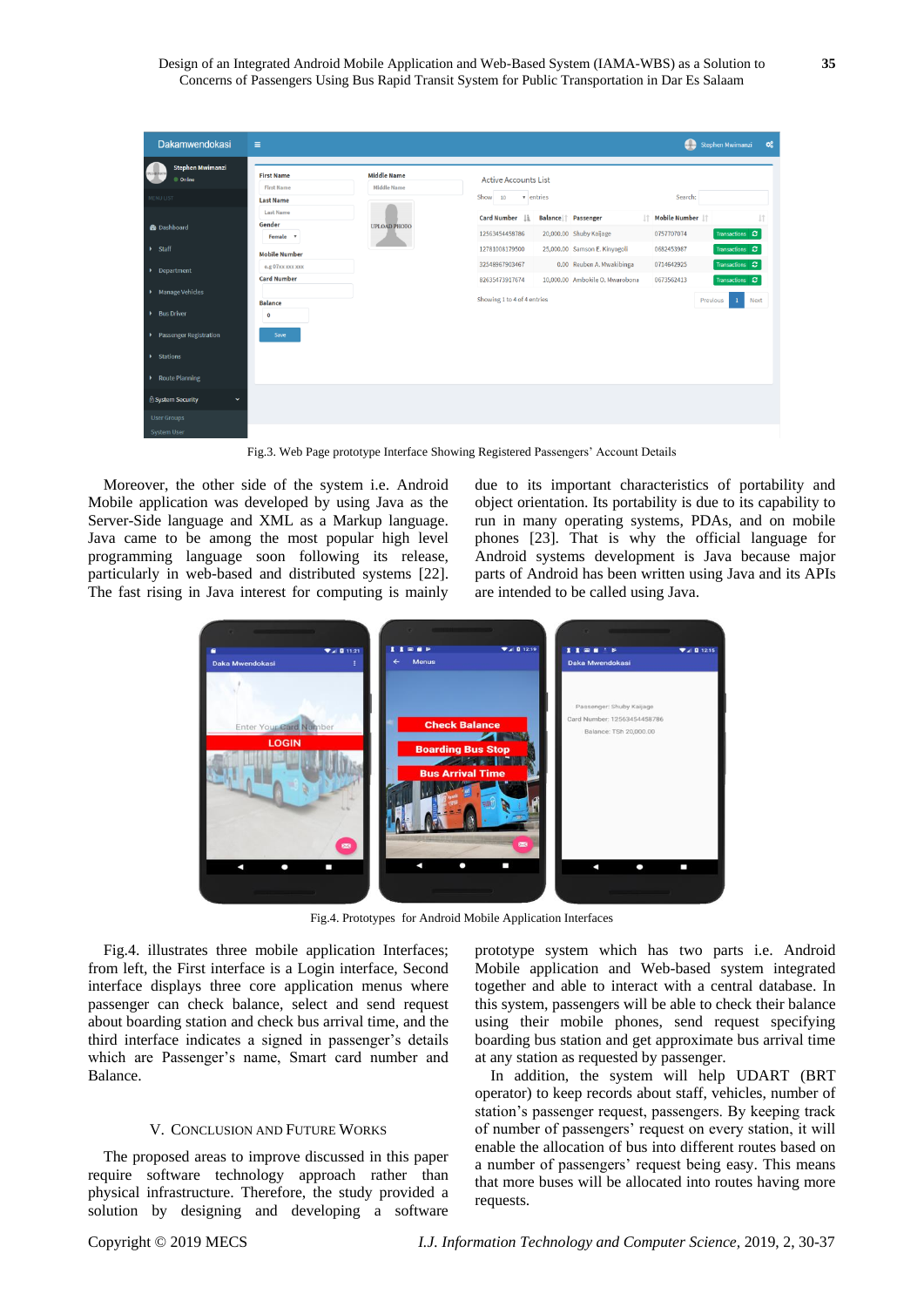However, the system has some limitations as it currently lack some useful features such as ability to topup balance using mobile phones via mobile money platforms such as m-pesa, airtel money, tigopesa etc, and getting vehicle's real time transit information such as location and speed. Therefore, another study can be done to improve the proposed system thereby adding that feature.

#### **REFERENCES**

- [1] R. Cervero and C. D. Kang, "Bus rapid transit impacts on land uses and land values in Seoul, Korea," *Transp. Policy*, vol. 18, no. 1, pp. 102–116, 2011. doi: 10.1016/j.tranpol.2010.06.005
- [2] B. H. Kumara, "Planning for Bus Rapid Transit System (BRTS) in Indian Metropolitan Cities: Challenges and options," *Inst. T. Planners, India J.*, vol. 6, no. 4, pp. 9–21, 2009.
- [3] African Development Bank Group, "Dar es Salaam bus rapid transit project," 2015.
- [4] C. Brakewood, G. S. Macfarlane, and K. Watkins, "The impact of real-time information on bus ridership in New York City," *Transp. Res. Part C Emerg. Technol.*, vol. 53, pp. 59–75, 2015. doi:10.1016/j.trc.2015.01.021
- [5] H. Nachilongo, "Dart Set to Introduce New Smart Cards," *The Citizen*, Dar Es Salaam, 13-Jul-2017.
- [6] H. Mpogole and S. Msangi, "Traffic Congestion in Dar es Salaam: Implications for Workers' Productivity," *J. Sustain. Dev.*, vol. 9, no. 6, p. 103, 2016. doi:10.5539/jsd.v9n6p103
- [7] H. I. Okagbue, M. O. Adamu, S. A. Iyase, and E. A. Owoloko, "On the Motivations and Challanges Faced by Commuters Using Bus Rapid Transit in Lagos, Nigeria," *The Social Sciences*, vol. 10, no. 6. pp. 696–701, 2015.
- [8] P. Kulkarni, D. R. Kalbande, S. Warrier, and N. Gulrajani, "Smartcard based Android Application for Public Transport Ticketing System," *Int. J. Comput. Appl. (0975 – 8887)*, vol. 60, no. 11, 2012. doi:10.5120/9738-4289
- [9] D. Mfinanga and E. Fungo, "Impact of Incidents on Traffic Congestion in Dar es Salaam City," *Int. J. Transp. Sci. Technol.*, vol. 2, no. 2, pp. 95–108, 2013. doi:10.1260/2046-0430.2.2.95
- [10] H. Wenban-Smith, "Population Growth, Internal Migration and Urbanization in Tanzania, 1967-2012 Phase 2 (Final Report). IGC Working Paper C-40211- TZA-1," 2015.
- [11] Adam, "The first phase of the Dar-es-Salaam Bus Rapid Transit System (mwendokasi)," *Mhandisi Maridadi*, 2018. [Online]. Available: http://www.mhandisimaridadi.com/2018/04/the-firstphase-of-dar-es-salaam-bus.html. [Accessed: 28-Aug-2018].
- [12] D. Hamisi and K. Kombe, "Assessment of the Effectiveness of Dar Es Salaam Bus Rapid Transit ( DBRT ) System in Tanzania," *Int. J. Sci. Basic Appl. Res.*, pp. 10–30, 2017.
- [13] N. Mohammad and A. Khader, "Smart Transportation Application using Global Positioning System," *Int. J. Adv. Comput. Sci. Appl.*, vol. 6, no. 6, pp. 49–54, 2015. doi:10.14569/ijacsa.2015.060608
- [14] K. Edison, B. Ferris, A. Borning, G. S. Rutherford, and D. Layton, "Where Is My Bus ? Impact of mobile real-time information on the perceived and actual wait time of transit riders," *Transp. Res. Part A*, vol. 45, no. 8, pp. 839–848, 2011. doi:10.1016/j.tra.2011.06.010
- [15] "Robin Hood Smartcards Making travel cheaper and easier," *Nottingham Express Transit*, 2015. [Online]. Available: https://www.thetram.net/robin-hoodsmartcards--making-travel-cheaper-and-easier.aspx. [Accessed: 14-Dec-2018].
- [16] N. N. S. Ismail, "Implementing Rapid Application Development (RAD) methodology in developing Online Laboratory and Room Booking System (ELABAS)," *e Proceeding Natl. Innov. Invent. Compet. Through Exhib.*, 2018.
- [17] M. Dabbagh, S. P. Lee, and R. M. Parizi, "Functional and non-functional requirements prioritization: empirical evaluation of IPA, AHP-based, and HAM-based approaches," *Soft Comput.*, vol. 20, no. 11, pp. 4497–4520, 2016. doi:10.1007/s00500-015-1760-z
- [18] P. Szwed, "Formal analysis of use case diagrams," *Comput. Sci.*, vol. 11, no. January, 2010.
- [19] P. Chen, "Entity-Relationship Modeling: Historical Events, Future Trends, and Lessons Learned," *Softw. Pioneers*, pp. 296–310, 2002. doi:10.1007/978-3-642- 59412-0\_17
- [20] F. M. Ubwa, "Web-based Management Information System (WB-MIS): a vital solution to RCC ' S," *Int. J. Adv. Comput. Technol.*, vol. 4, no. 6, 2015.
- [21] T. Crawford and T. Hussain, "A Comparison of Server Side Scripting Technologies," *Proc. 2017 Int. Conf. Softw. Eng. Res. Pract. SERP'17*, pp. 69–76, 2017.
- [22] G. L. Taboada, S. Ramos, R. R. Expósito, J. Touriño, and R. Doallo, "Java in the high performance computing arena: Research, practice and experience," *Sci. Comput. Program.*, vol. 78, no. 5, pp. 425–444, 2013. doi:10.1016/j.scico.2011.06.002
- [23] S. Masovic, M. Saracevic, H. Kamberovic, and M. Kudumovic, "Java technology in the design and implementation of web applications," *Tech. Technol. Educ. Manag.*, vol. 7, no. 2, 2012.

#### **Authors' Profiles**

Concerns of Passengers Using Bus Rapid Transit System for Public Transportation in Dar Es Salaam



**Reuben Alfred** is an IT expert, Consultant and researcher in the field of computer science specializing in software systems development. Presently, he is undertaking the Master's Degree in Information and Communications Science and Engineering (ICSE) at the Nelson Mandela - African Institution of Science and Technology

(NM-AIST). He obtained the Bachelor's Degree in Informatics in 2011 at Sokoine University of Agriculture (SUA). In May, 2014 he was employed as academician at the Dar Es Salaam University College of Education (DUCE). Formerly, from 2013 to 2014 he worked as a network administrator at Secondary Education for Girls Advancement (SEGA) in Morogoro, Tanzania.



**Shubi F. Kaijage** obtained his Doctor of Engineering degree (Electronics and Information Eng.) from University of the Ryukyus, Okinawa, Japan, in March 2011. Since February 2014, he has been working with Nelson Mandela African Institution of Science and Technology (NM-AIST), Tanzania, in the school of Computational

and Communication Science and Engineering (CoCSE). He has